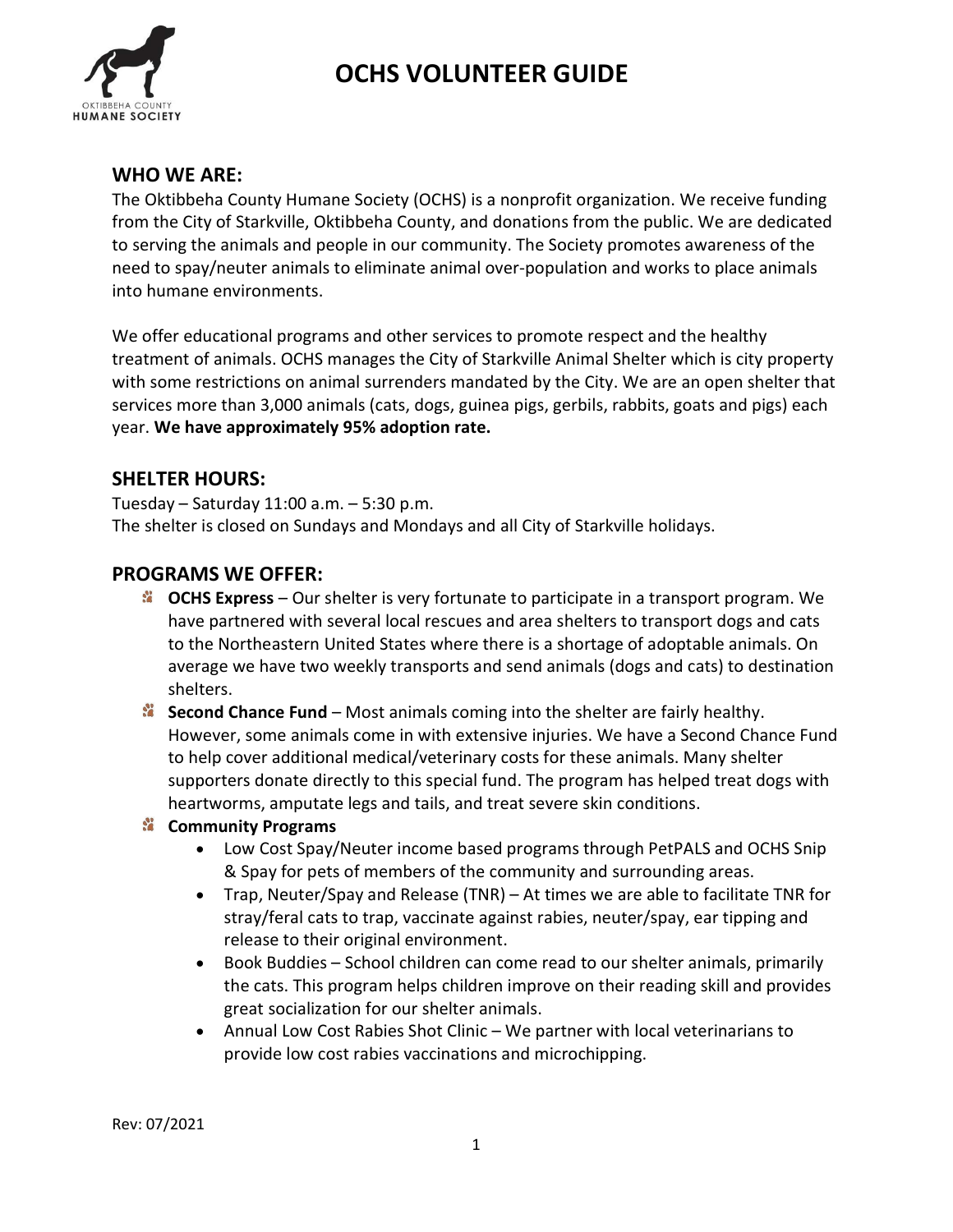



- **Barn Buddy Adoptions** Some cats don't do well in a household, yet make excellent barn cats and thrive in that environment. Adopters with a barn or shed that could benefit from having a good mouser around and are willing to provide daily food and water can adopt a barn buddy. All Barn Buddies are spayed or neutered and have a tipped ear. Cats adopted through the Barn Buddies program are \$10 and include spay/neuter, rabies vaccination and ear tipping.
- $\cdot$  Slumber Party In some situations, potential adopters may take an adult shelter animal for two or three days to determine if the animal is a good fit. All slumber parties must be approved by the Shelter Manager and an application must be completed by the potential adopters.
- $\ddot{\cdot}$  Humane Education Provide instruction for children and adults on proper pet care, the importance of spaying and neutering animals and the necessity of treating animals with kindness and respect.
- $\cdot$  Offsite Adoptions and Special Events On occasion, we participate in community events to publicize OCHS and our adoptable animals.

## ADOPTION INFORMATION AND FEES:

All potential adopters are screened and a home visit may be required. A maximum of three animals may be adopted in a calendar year. Adoption fees include Starkville dog license, spay/neuter, microchipping, 30 day pet insurance, and age appropriate vaccinations: rabies (age 3 months and up), deworming, heartworm testing (if applicable), FIV/FELV testing for Cats 6 months old and up, and other treatments as needed.

| AGE                    | <b>DOGS</b> | <b>CATS</b> |
|------------------------|-------------|-------------|
| Up to 6 months old     | \$170       | \$90*       |
| 6 months old and above | $$120**$    |             |
|                        |             |             |

\* FIV/FELV testing is available for \$20 for kittens

\*\*\$60 adoption fee for heartworm positive dogs, if adopter pays for heartworm treatment.

NOTE: Cats adopted through the Barn Buddies program are \$10 and include spay/neuter, rabies vaccination and ear tipping.

## VOLUNTEER CONDUCT GUIDELINES:

Volunteer's conduct must be consistent with the Volunteer Agreement. Actions should positively promote OCHS and the animals in our care, and enhance the services we offer the community. OCHS reserves the right to reassign or terminate volunteers for failure to abide by the Volunteer Agreement.

#### **Signups and Arrival**

1. Use https://signup.com/go/ZiZGDNw to schedule volunteer time in advance. Volunteers may sign up for one or two hour shifts.

Rev: 07/2021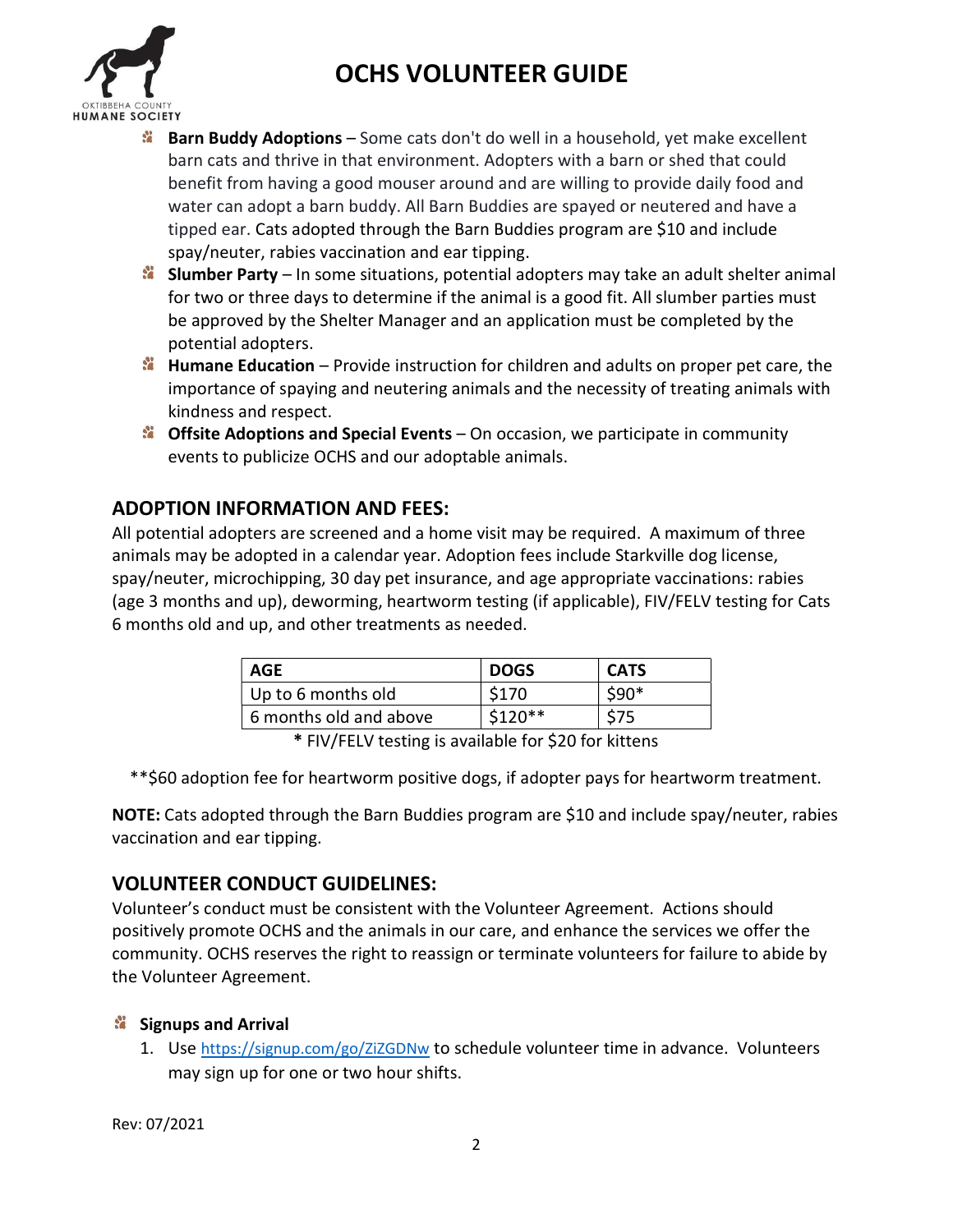

# OCHS VOLUNTEER GUIDE

- 2. Parking Leave parking spaces open in front of the shelter for potential adopters and visitors.
- 3. Upon arrival at OCHS, present your Volunteer ID card, sign in on the Volunteer Log at the window and disinfect your hands. Remember to also sign out as you leave.
- 4. Leave personal belongings in your car. OCHS is not responsible for loss, theft or damage of personal items. Car keys and other small items can be placed in the Volunteer's Personal Items box during your shift.
- 5. Wear a volunteer vest during your shift and place the vest in the laundry room at the end of your shift; do not rehang your vest.
- 6. Review the Volunteer board in the hallway for recommended tasks.

## **Working with Animals**

- 1. It is imperative that you disinfect your hands before and after handling each animal to reduce the spread of potential disease.
- 2. Do not enter restricted areas without permission from a staff member.
- 3. Review the whiteboards which list adoptable animals to determine which dogs may be taken to a play yard and which animals are leash walk only.
- 4. Do not interfere in the event of a dog fight. Use an air horn or alert a staff member.
- 5. Prior to walking a dog, read the basic facts on the Shelter ID Card to determine the animal's age, breed and name. Being familiar with our animals increases their chances of being adopted.
- 7. Puppies and kittens under 6 months old cannot be taken to the play yard, walked or placed on the floor. The dangers of spreading disease is drastically reduced by following this protocol and by using hand sanitizer before and after handling each animal.
- 8. Only dogs from the same kennel may be walked together or put in a play yard together. Avoid contact with another dog in the hall or outside unless you know they get along.
- 9. After walking a dog, update the white boards "I have been walked" magnets. Note: If you are the first volunteers to arrive, ensure the board has been cleared of "I have been walked" magnets from the previous day.
- 10. Do not give treats to dogs in their kennels if more than one dog is in the kennel.
- 11. When placing a collar on a dog, Use the "two finger" rule: Once the dog's collar is fastened, you should be able to easily slide two fingers under the collar. When you slide the width of your two fingers between the collar and neck, the collar should feel snug, but not tight.
- 12. The door to Cat Land must remain closed as cats are frequently loose in this area.
- 13. When taking a cat to and from the outdoor play area, always use a pet carrier to safely transport the cat.
- 14. Animals can easily overheat in the summer. Ensure animals have access to fresh water and are not left unattended for more than 15 minutes in a play yard.
- 15. If you are uncomfortable with an animal or have questions, ask a staff member.

Rev: 07/2021